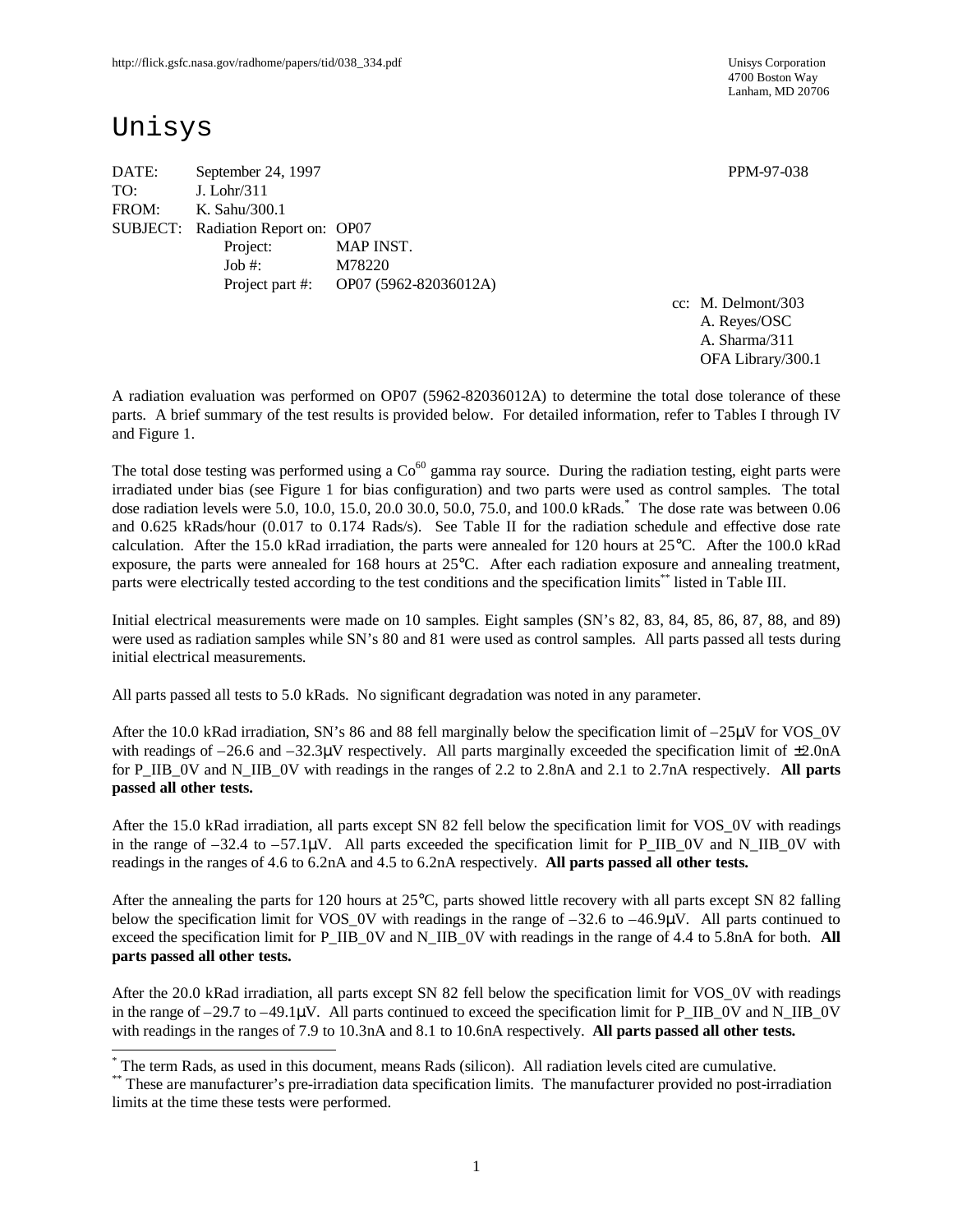After the 30.0 kRad irradiation, all parts except SN 82 fell below the specification limit for VOS\_0V with readings in the range of  $-28.1$  to  $-54.1\mu$ V. All parts continued to degrade in P\_IIB\_0V and N\_IIB\_0V with readings in the ranges of 14.8 to 16.1nA and 15.2 to 16.6nA respectively. **All parts passed all other tests.**

After the 50.0 kRad irradiation, all parts except for SN 82 had VOS 0V readings in the range of  $-38.6$  to  $-67.5\mu$ V. SN 82 had a reading of >160μV. This very high VOS\_0V reading accompanied by the fact that the sign changed from negative to positive, may represent a functional failure of the part. All parts continued to degrade in P\_IIB\_0V and N\_IIB\_0V with readings in the ranges of 17.1 to 18.6nA and 18.0 to 19.5nA respectively. SN 82 suffered catastrophic failures in the CMRR, +PSRR, -PSRR, P\_AOL, and N\_AOL tests. **All parts passed all other tests.**

After the 75.0 kRad irradiation, all parts failed VOS\_0V with some readings negative and others positive. Readings were in the range of –36.7 to –93.7 $\mu$ V and >160 $\mu$ V. This may be an indication of functional failures in the parts. All parts continued to exceed the specification limit for P\_IIB\_0V and N\_IIB\_0V with readings in the ranges of 11.5 to 14.3nA and 12.2 to 15.3nA respectively. **All parts passed all other tests.**

After the 100.0 kRad irradiation, all parts continued to fail VOS\_0V as before. All parts continued to exceed the specification limit for P\_IIB\_0V and N\_IIB\_0V with readings in the ranges of 7.8 to 11.7nA and 8.8 to 12.7nA respectively. **All parts passed all other tests.**

After annealing the parts for 168 hours at 25°C, parts showed no significant recovery in any parameter.

Table IV provides a summary of the test results with the mean and standard deviation values for each parameter after each irradiation exposure and annealing step.

Any further details about this evaluation can be obtained upon request. If you have any questions, please call me at (301) 731-8954.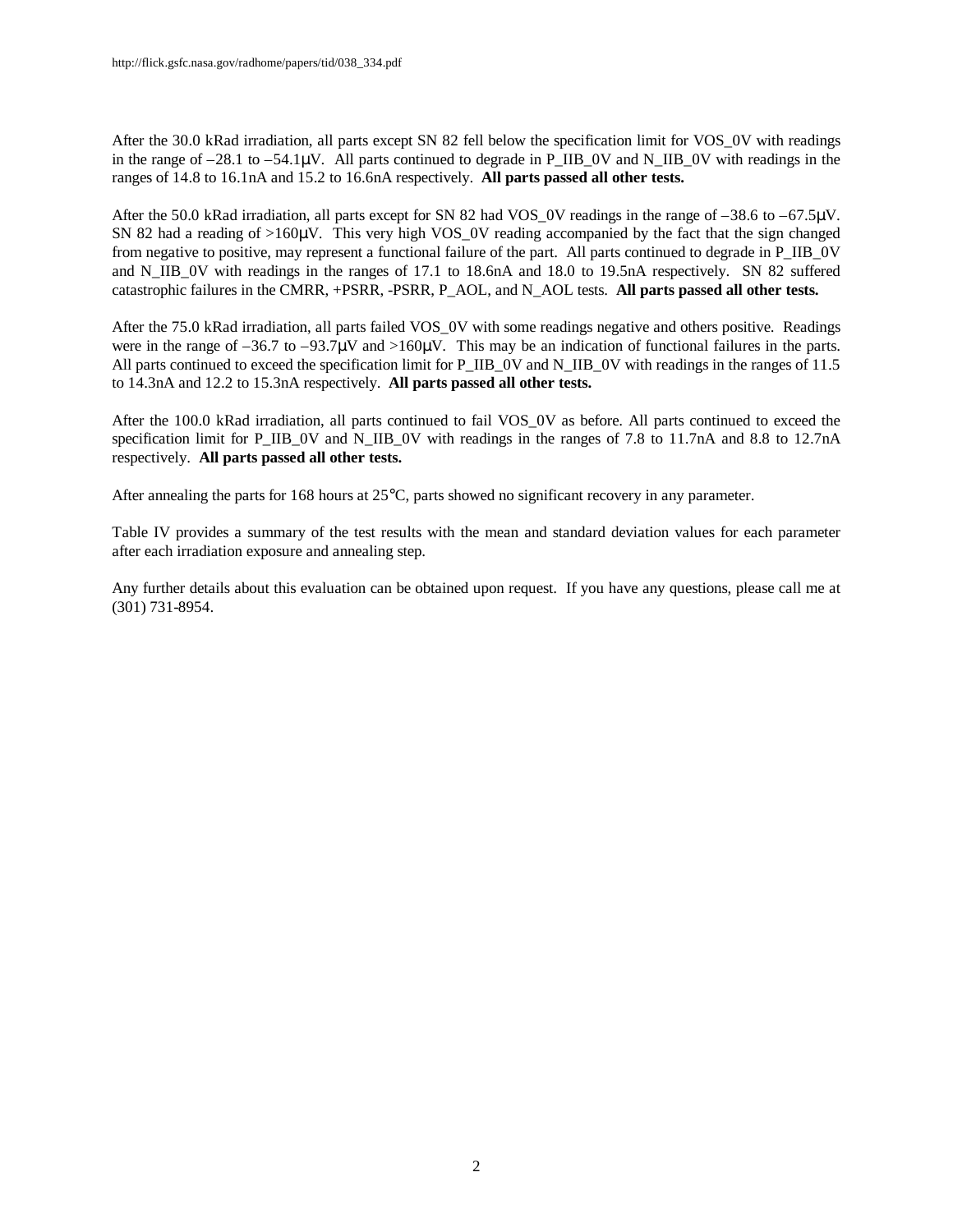#### \_\_\_\_\_\_\_\_\_\_\_\_\_\_\_\_\_\_\_\_\_\_\_\_\_\_\_\_\_\_\_\_\_\_\_\_\_\_\_\_\_\_\_\_\_\_\_\_\_\_\_\_\_\_\_\_\_\_\_\_\_\_\_\_\_\_\_\_\_\_\_\_\_\_\_\_\_\_\_\_\_\_\_\_\_\_\_\_\_\_\_\_ ADVISORY ON THE USE OF THIS DOCUMENT

The information contained in this document has been developed solely for the purpose of providing general guidance to employees of the Goddard Space Flight Center (GSFC). This document may be distributed outside GSFC only as a courtesy to other government agencies and contractors. Any distribution of this document, or application or use of the information contained herein, is expressly conditional upon, and is subject to, the following understandings and limitations:

(a) The information was developed for general guidance only and is subject to change at any time;

(b) The information was developed under unique GSFC laboratory conditions which may differ substantially from outside conditions;

(c) GSFC does not warrant the accuracy of the information when applied or used under other than unique GSFC laboratory conditions;

(d) The information should not be construed as a representation of product performance by either GSFC or the manufacturer;

(e) Neither the United States government nor any person acting on behalf of the United States government assumes any liability resulting from the application or use of the information.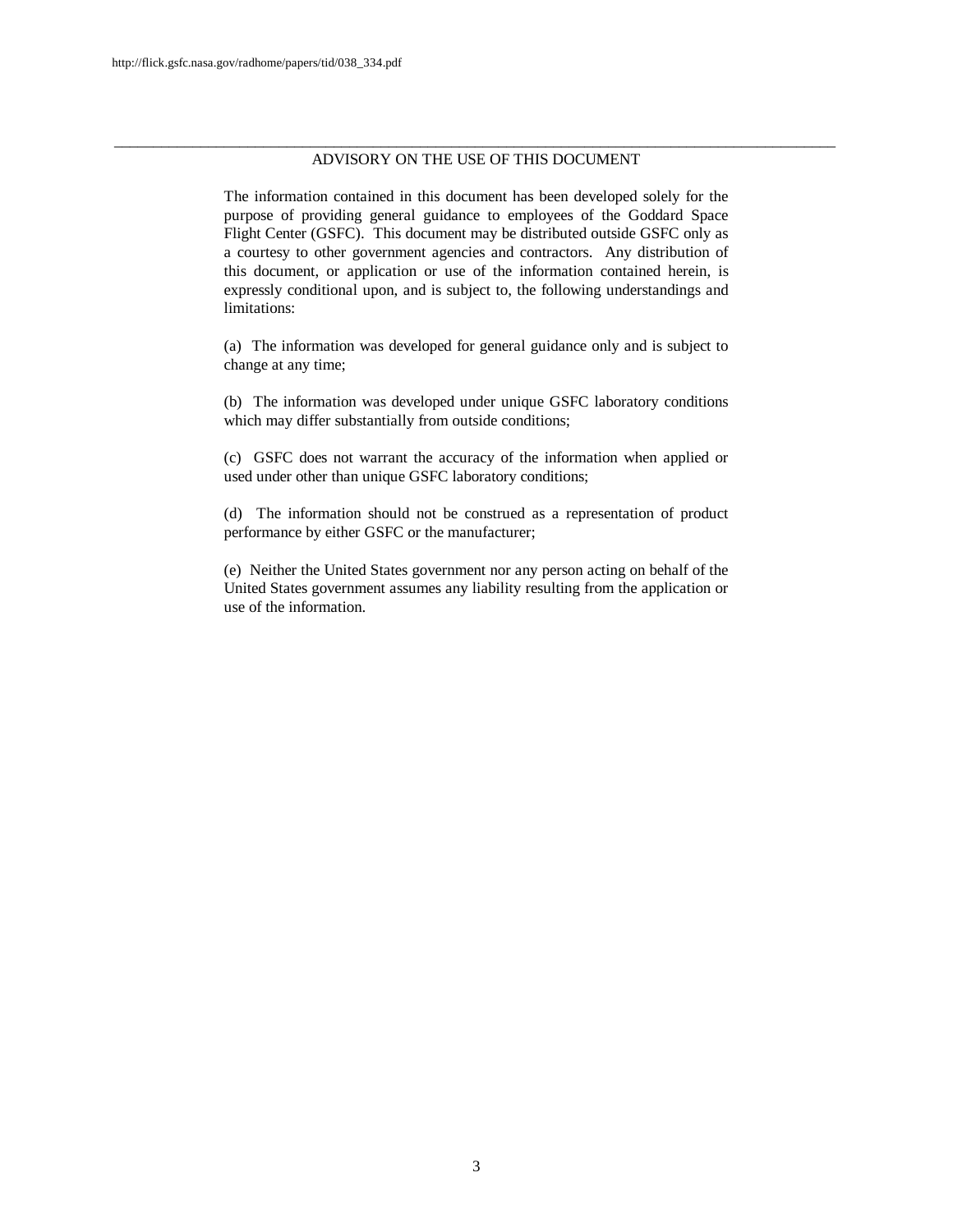



Pin connection list:

|  |  | 1: NC 2: $V_{OS}$ 3: NC 4: NC 5: -IN 6: NC 7: +IN 8: NC 9: NC 10: -V         |  |  |
|--|--|------------------------------------------------------------------------------|--|--|
|  |  | 11: NC 12: NC 13: NC 14: NC 15: OUT 16: NC 17: +V 18: NC 19: NC 20: $V_{OS}$ |  |  |

Resistor is  $402\Omega \pm 5\%$ , ½ W.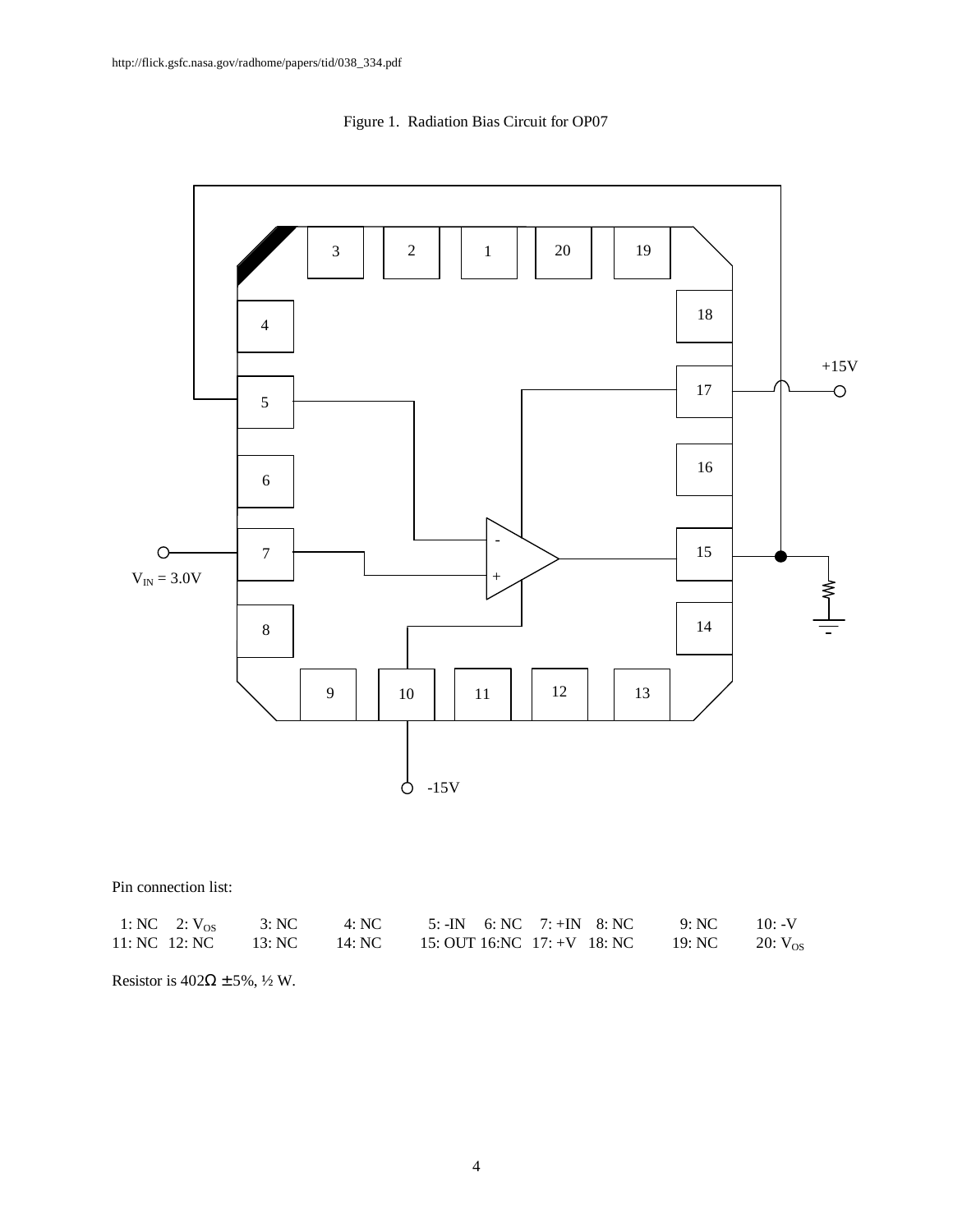| Generic Part Number:                 | OP07                               |
|--------------------------------------|------------------------------------|
| MAP INST. Part Number                | 5962-82036012A                     |
| Charge Number:                       | M78220                             |
| Manufacturer:                        | <b>PMI</b>                         |
| Lot Date Code (LDC):                 | 9446B                              |
| <b>Quantity Tested:</b>              | 10                                 |
| Serial Number of Control Samples:    | 80, 85                             |
| Serial Numbers of Radiation Samples: | 81, 82, 83, 84, 86, 87, 88, and 89 |
| <b>Part Function:</b>                | <b>OP-AMP</b>                      |
| Part Technology:                     | Bipolar                            |
| Package Style:                       | 20 Pin LCC                         |
| Test Equipment:                      | A540                               |
| Test Engineer:                       | D. Davis                           |

## TABLE I. Part Information

• No radiation tolerance/hardness was guaranteed by the manufacturer for this part.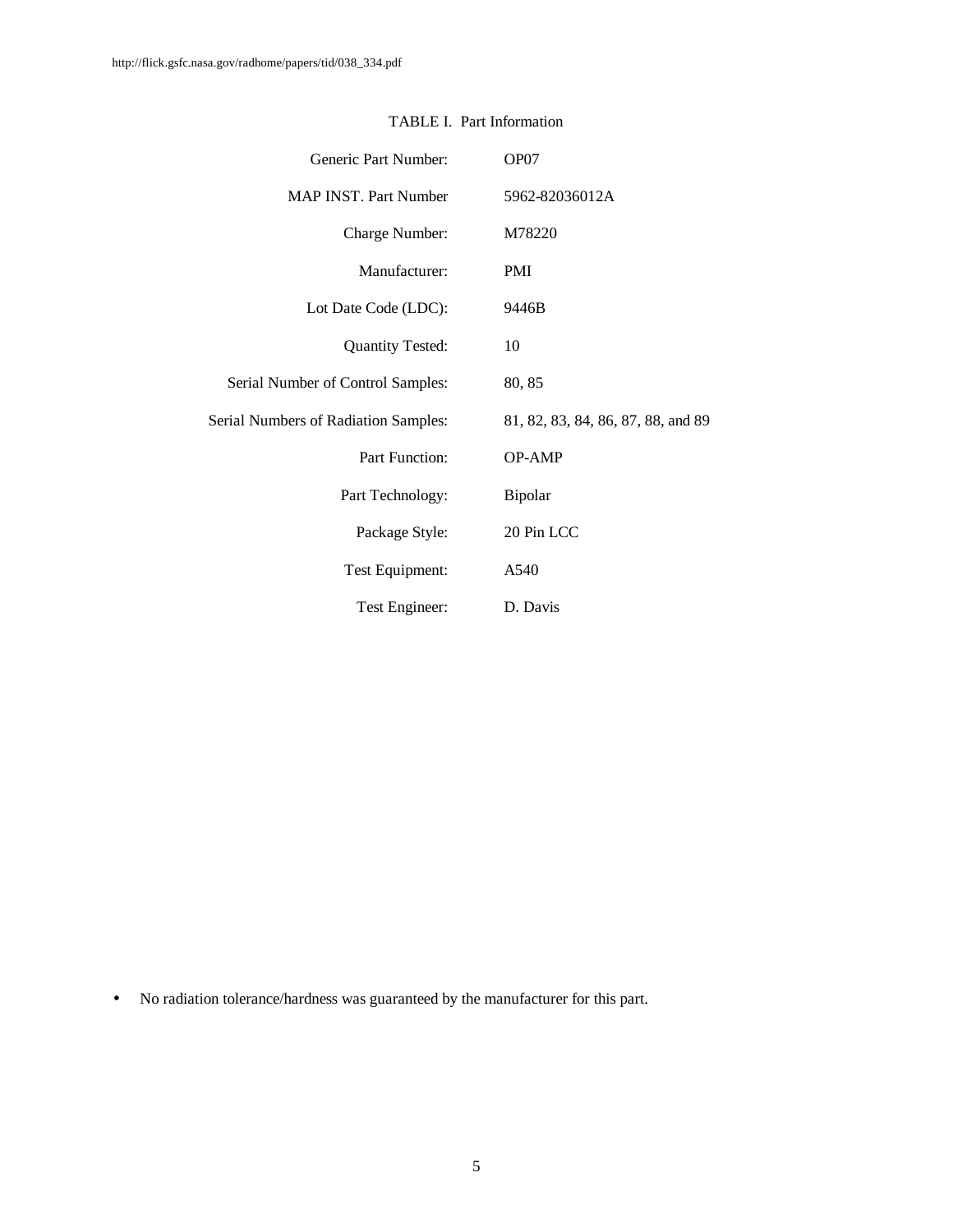| TABLE II. Radiation Schedule for OP07 |
|---------------------------------------|
|                                       |
|                                       |
|                                       |
|                                       |
|                                       |
|                                       |
|                                       |
|                                       |
|                                       |
|                                       |
|                                       |
|                                       |
|                                       |
|                                       |
|                                       |
|                                       |
|                                       |
|                                       |
|                                       |
|                                       |
|                                       |
|                                       |

Effective Dose Rate = 100,000 RADS/24 DAYS=173.6 RADS/HOUR=0.048 RADS/SEC The effective dose rate is lower than that of the individual radiation steps as it takes into account the interimannealing step.

The interim annealing following the 15.0 kRad step was added due to degradation in the parts. The addition of an interim annealing step better simulates the space environment's lower dose rate for very sensitive devices. This may allow the parts to show satisfactory performance at higher doses or indicate that the part can not be used beyond the previous dose level.

PARTS WERE IRRADIATED AND ANNEALED UNDER BIAS, SEE FIGURE 1.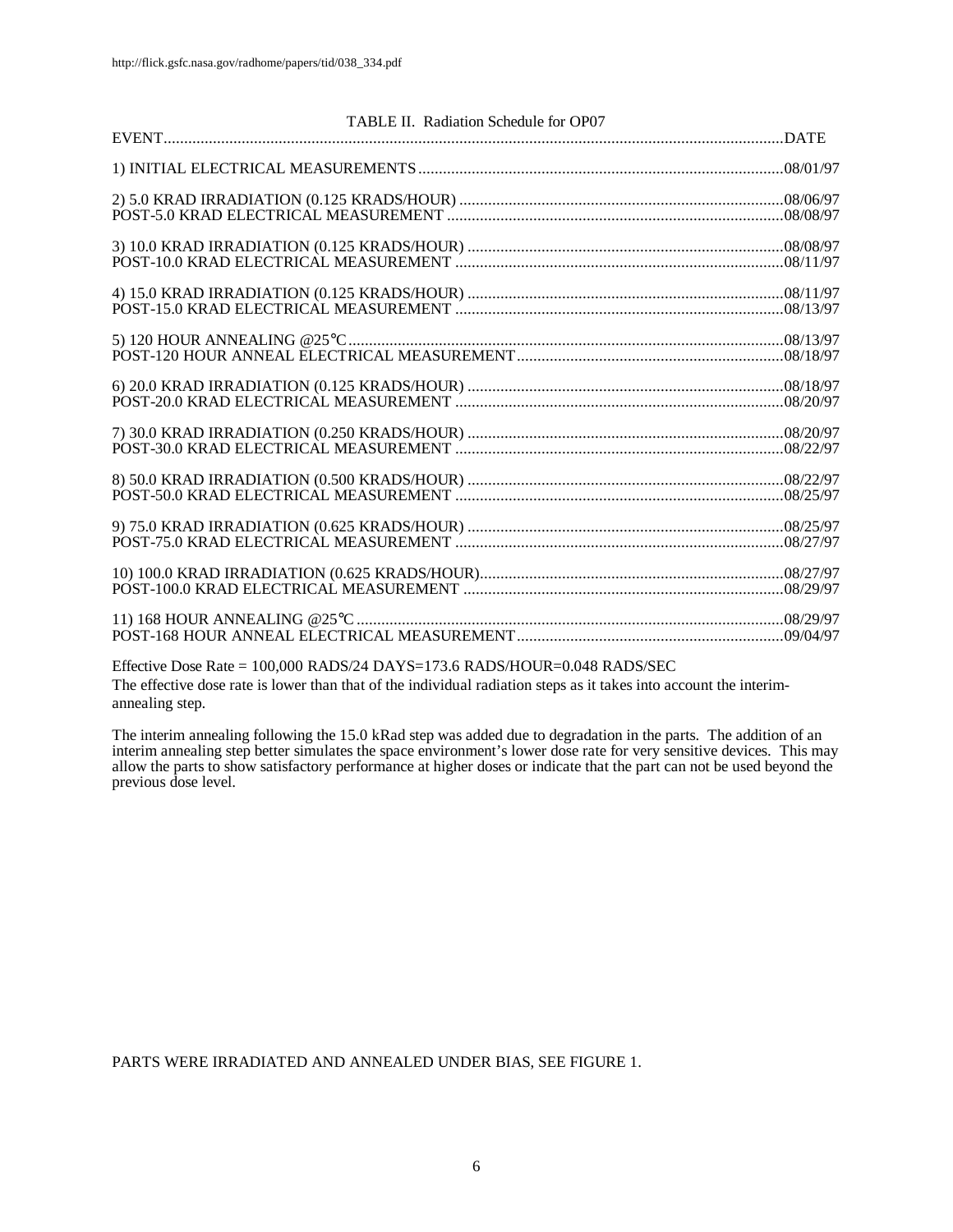| <b>Test</b>             |                  |    |                                                           | Spec.   | Lim.    |
|-------------------------|------------------|----|-----------------------------------------------------------|---------|---------|
| #                       | <b>Parameter</b> |    | Units Test Conditions /2                                  | min     | max     |
| 1                       | $+I_{CC}$        | mA |                                                           | 0.0     | 4.0     |
| $\mathbf{2}$            | $-I_{CC}$        | mA |                                                           | $-4.0$  | 0.0     |
| 3                       | VOS_0V           |    | $mV_{CM} = 0V$                                            | $-25.0$ | 25.0    |
| $\overline{\mathbf{4}}$ | <b>P_IIB_0V</b>  |    | $nA$ $V_{CM} = 0V$                                        | $-2.0$  | 2.0     |
| 5                       | $N$ _IIB_0V      |    | $nA$ $V_{CM} = 0V$                                        | $-2.0$  | 2.0     |
| 6                       | $IIOS_0V$        |    | $nA$ $V_{CM} = 0V$                                        | $-2.0$  | 2.0     |
| $\overline{7}$          | <b>CMRR</b>      |    | $dB V_{CM} = \pm 10V$                                     | 110     |         |
| 8                       | +PSRR            |    | dB + $V_{\text{CC}}$ = 20V to 5V, $-V_{\text{CC}}$ = -15V | 100     |         |
| 9                       | -PSRR            |    | dB -V <sub>CC</sub> = -20V to -5V, V <sub>CC</sub> = +15V | 93      |         |
| 10                      | P_VOUT_1k        |    | $V R_L = 1kW$                                             | 10.0    |         |
| 11                      | P_VOUT_2k        |    | $V R_L = 2kW$                                             | 12.0    |         |
| 12                      | N VOUT 1k        |    | $V R_L = 1kW$                                             |         | $-10.0$ |
| 13                      | N_VOUT_2k        |    | $V R_L = 2kW$                                             |         | $-12.0$ |
| 14                      | <b>P_AOL</b>     |    | $V/mV V_{CM} = 0V$                                        | 300     |         |
| 15                      | N AOL            |    | $V/mV V_{CM} = 0V$                                        | 300     |         |
| 16                      | $+$ ISC          |    | $mA V_{CM} = 0V$                                          | $-60.0$ |         |
| 17                      | -ISC             |    | $mA V_{CM} = 0V$                                          |         | 50.0    |

### Table III. Electrical Characteristics of OP07 /1

#### Note:

1/ These are the manufacturer's non-irradiated data sheet specification limits. No post-irradiation limits were provided by the manufacturer at the time the tests were performed.

2/ For all tests,  $+V_{CC} = +15V$ ,  $-V_{CC} = -15V$  unless otherwise specified.